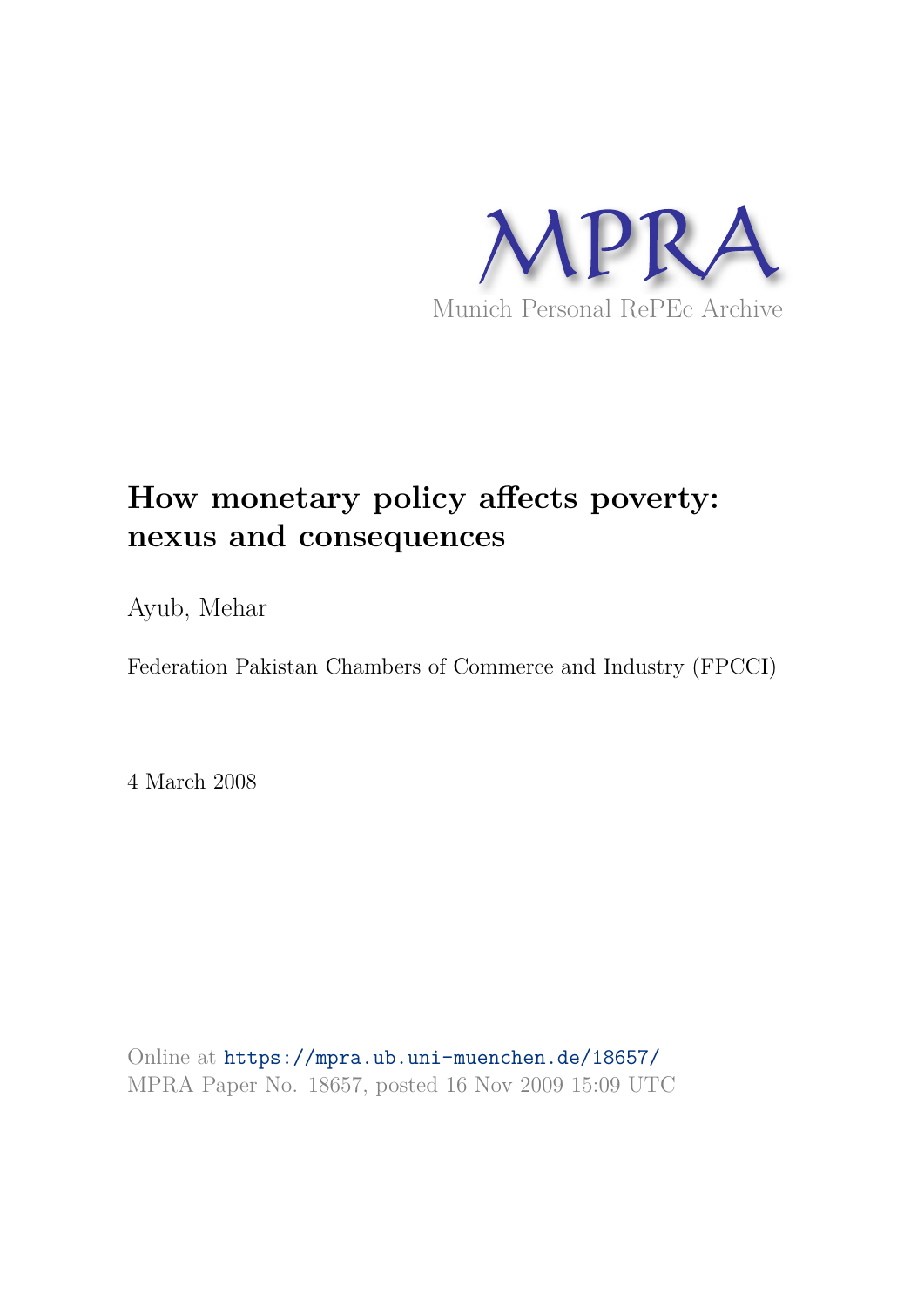## **HOW MONETARY POLICY AFFECTS POVERTY: NEXUS AND CONSEQUENCES**

**Dr. Ayub Mehar** 

**Correspondence Address: R 73, Decent Town Block 7 Gulistan-e-Jauhar, Karchi Pakistan 75290 E-mail: ayubmehar@yahoo.com**

#### **ABSTRACT**

This case study provides some interesting insights and phenomena. It was observed that how monetary policy badly affected the poverty situation in Pakistan. This study covers three important aspects of the socio-economic changes in Pakistan in the recent past. First it describes the macroeconomic growth in the different political regimes. Second aspect of the study is to assess the poverty levels in Pakistan. In this part, we have compared the poverty in Pakistan with the selected countries and trends over the period have also been shown. Third aspect of the study is to identify the impact and contribution of monetary policy in poverty and income distribution.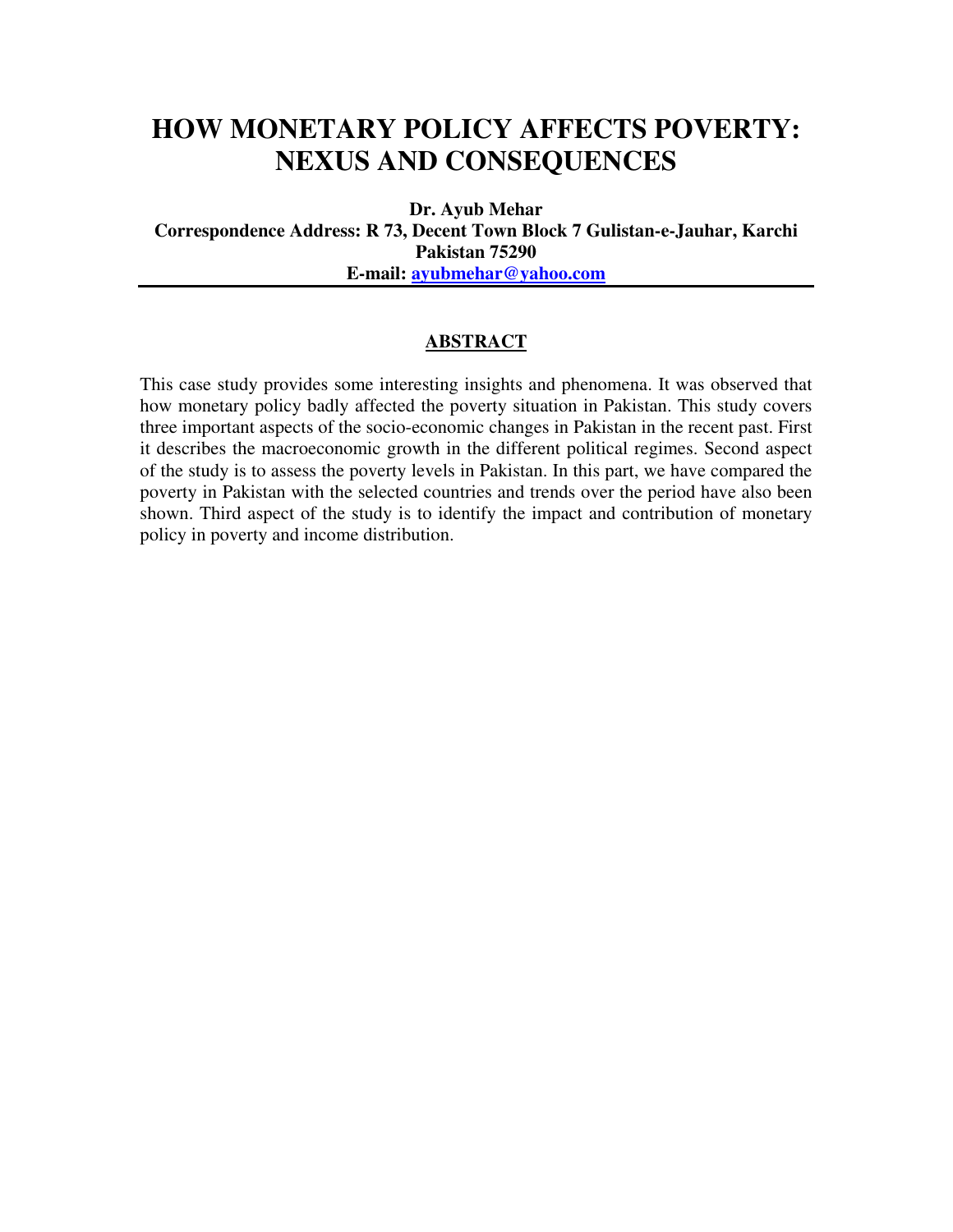## **I: Poverty: Changing Trends in Global Scenario:**

World economic history had never witnessed such dramatic, rapid and military- free revolutions, which were observed at the stage of global economy during the last fifteen years. The fall of Soviet Union and its division into independent states, changes in the political geography and systems in the Eastern Europe, the waves of mergers, acquisitions, privatization, globalization, and liberalization in the world economies, heavy fluctuations in the world stock markets, increasing number of liquidation and bankruptcy cases in the corporate sector, dramatic increase in the levels of poverty and inequalities, increasing trend of unemployment, formation of the Euro currency zone and other economic unions, and the clearly observable socio-political changes in Muslim World are those phenomena which have been observed during the last two decades.

During the recent years the responsibility of economic development has largely been shifted on corporate sector from the governmental agencies. The responsibilities of every types of development are being shifted from bureaucrats to the technocrats. The political roles and pressures of the armed forces, business leaders, international consultants, technocrats, and community leaders are being re-shaped. In the present transitory condition, the role and responsibilities of civil servants are also being changed. The financial markets experiences in the Far Eastern and South American countries in recent past have shown that the problems of corporate sector are not only the problems of investors, speculators and stockbrokers, they are also the problems of a common man. The financial problems in corporate sector cannot be segregated from the problems of unemployment, income distribution, poverty and development.

In the present scenario, it seems that the poor are being virtually penalized for the end of cold war. 'Globalization' is one of the prescriptions recommended by the builders of macroeconomic-models to solve the problem of poverty. It is a common phenomenon in all over the globe that all privileges and rights and positives of the globalization are only for richer segment of the societies. The poor do not have power to utilize the facilities of education, entertainments, information technology, migration, immigration, and mobility. Immigration and education are considered as modes of the reduction in poverty; they are creating further gaps.

According to Fukuyaman (2005), the past two decades have seen the growth of what is known as "rational choice" in political science, in which political scientists to seek to model political behavior using the same mathematical tools (game theory, for the most past) used by economists. Economists tend to believe that regularities in human behavior are universal and invariant across different culture and societies. As a result, regional studies fell seriously out of favor in the 1980s and 1990s (Fukuyaman: 2005). The socioeconomic issues like poverty, unemployment, inflation and inequalities have been discussing and analyzing with the help of mathematical models and empirical testing tools. However, the global trends in poverty, unemployment and income inequalities in recent past show the failure of uniform and invariant economic modeling to solve the socio-economic issues. The study of macro growth models in a limited vision will be just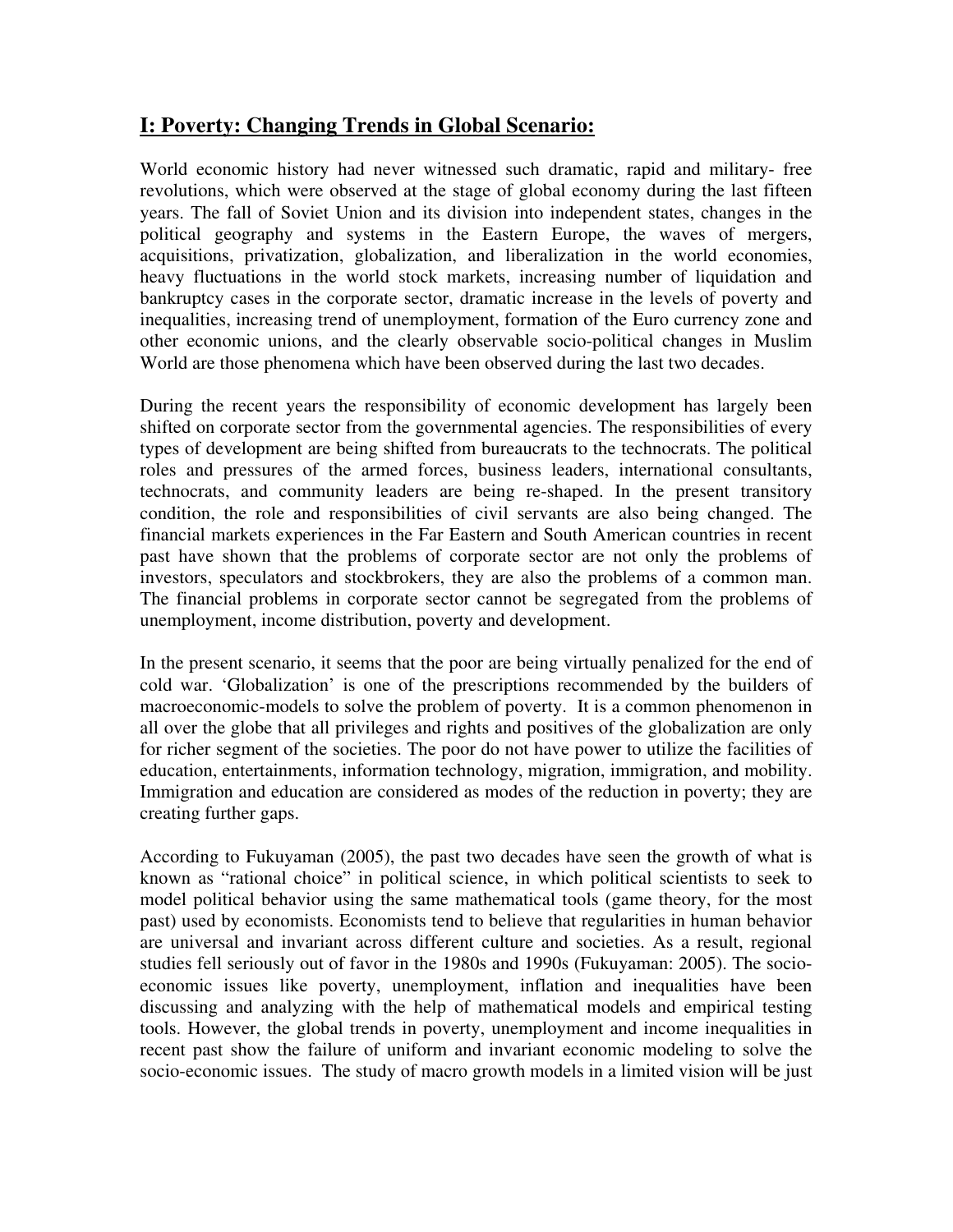a mathematical jugglery. There is an urgent need to analyze those global problems in localized contexts.

## **II: Scope and Nature of the Study**

In this short study we analyzed the effected of monetary policies on poverty in Pakistan. This case study provides some interesting insights and phenomena. In a detailed study, we concluded that poverty is a globalize problem and its causes and consequences may also be uniform, however, its solution is always based on localized policies and mechanism. Economic modeling and universal policies cannot reduce the poverty. To consider poverty as a globally defined variable is misunderstood because of the poverty measuring tools and mechanism. The prevailing tools to measure the poverty and inequality (including estimation of poverty line, gini-coeffecient, and number of persons earning less than \$1) do not consider the meaning of poverty in local scenario. To incorporate local scenario in defining the poverty, we should always consider the adoption of those professions or works by the peoples which are considered as 'inferior' or 'defamed' or 'bad people's activities' in a society. Begging, prostitution, theft, burglary and financial corruption may be included in those activities. The increasing number of peoples involved in those activities in a society is an indictor of the increasing poverty level. Such activities or 'inferior professions' may vary from the society to society. (Mehar: 2009)

This study covers three important aspects of the socio-economic changes in Pakistan in the recent past. First it describes the macroeconomic growth in the different political regimes. Second aspect of the study is to assess the poverty levels in Pakistan. In this part, we have compared the poverty in Pakistan with the selected countries and trends over the period have also been shown. Third aspect of the study is to identify the impact and contribution of monetary policy in poverty and income distribution.

## **III: Macroeconomic Growth, Poverty and Monetary Policy in Pakistan: Is There a Linkage?**

Macroeconomic indicators have been showing the significant improvement in the economy of Pakistan in the recent past regime. The painful situation is that the effects of macroeconomic growth have not been transferred to the lower income segment of the society. The economists are agreed that increasing income and wealth inequalities are usual phenomena at the time of take off stage of economic growth. The increasing inflation because of excess unplanned demand of the commodities is also a temporary phenomenon of high-speed economic growth. However, the absolute poverty can be avoided through economic policies.

It is notable that Keynesian school of thought in economics has been leading the capitalist world during the cold war era in bipolar regime. Various kinds of subsidies, taxation polices, protectionism, trade promotion through political agreements, demand-led business strategies, bilateral trade agreements and trade negotiations were the strategic tools of Keynesian economic policies. Now, in post Soviet regime, the capitalist world is again moving towards the classical economic policies. Business competitiveness,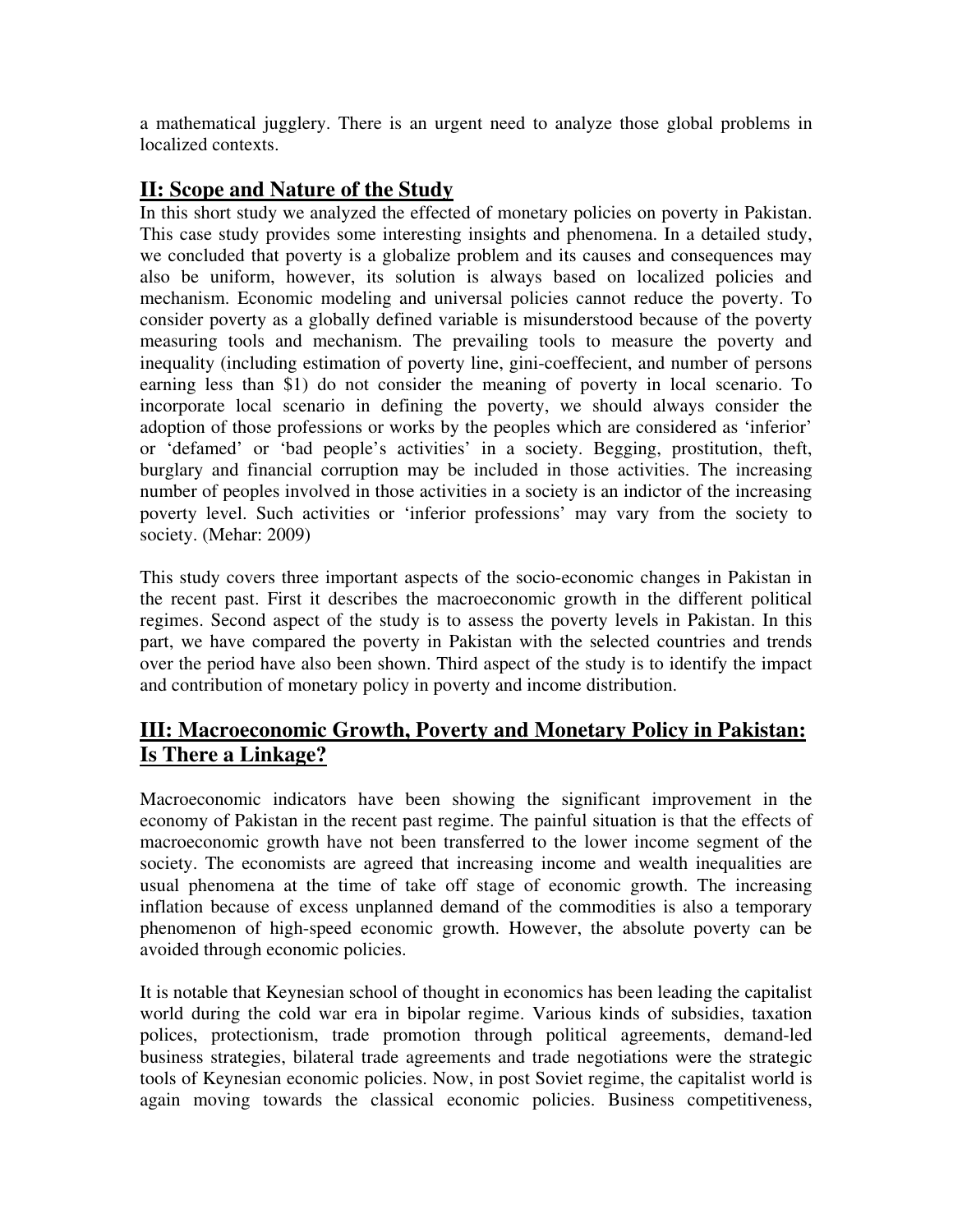knowledge creating activities, business sophistication, comparative advantages, compliance and standardization, corporate governance, CSR, professionalism and branding are the banners of free trade regime. Survival of the fittest is the natural outcome of this system. Such supply-side policies in globalization regime have changed the patterns of poverty and income distribution.

| <b>Macroeconomic</b><br><b>Indicators</b> | <b>Bhutto</b><br>(72-<br>77) | Zia (77-<br>85) | Junejo<br>$(85 -$<br>88) | <b>Benazir</b><br>$(88-90)$ | <b>Nawaz</b><br>$(90-93)$ | <b>Benazir</b><br>$(93-96)$ | <b>Nawaz</b><br>$(96 -$<br>99) | <b>Musharaf</b><br>$(00-08)$ |
|-------------------------------------------|------------------------------|-----------------|--------------------------|-----------------------------|---------------------------|-----------------------------|--------------------------------|------------------------------|
| GDP Growth $(\% )$                        | 4.9                          | 6.6             | 6.2                      | 4.7                         | 5.2                       |                             | 3.4                            | 5.8                          |
| Inflation $(\% )$                         | 18                           | 8.3             | 4.8                      | 8.2                         | 10.7                      | 11.7                        | 10.1                           | 10.3                         |
|                                           |                              |                 | As % of GDP              |                             |                           |                             |                                |                              |
| Investment                                | 16                           | 18.1            | 18.6                     | 18.8                        | 19.9                      | 18.8                        | 17.3                           | 21.6                         |
| <b>Budget Deficit</b>                     | 7.3                          | 6.8             | 8.3                      |                             | 8.1                       | 5.9                         | 5.8                            | 4.0                          |
| <b>External Debt</b>                      | 47.4                         | 33.6            | 34.9                     | 36.6                        | 35.5                      | 37.6                        | 39.7                           | 26.9                         |
| Current A/C Balance                       | $-6.4$                       | $-4.1$          | $-3.5$                   | $-4.8$                      | $-4.7$                    | -5                          | $-4.8$                         | $-6.9$                       |

### **COMPARISON OF ECONOMIC PERFORMANCE BY POLITICAL REGIMES**

#### **KEY MACROECONOMIC INDICATORS (Growth %)**

| <b>INDICATORS</b>                                        | 2001-    | 2002-   | 2003-   | 2004-          | 2005-    | 2006-07  | 2007-08            | 2008-09          |
|----------------------------------------------------------|----------|---------|---------|----------------|----------|----------|--------------------|------------------|
|                                                          | 02       | 03      | 04      | 05             | 06       |          |                    | (estimated)      |
| $-GDP$                                                   | 3.1      | 4.7     | 7.5     | 9.0            | 5.8      | 6.8      | 5.8                | 6.5              |
| -Agriculture                                             | 0.1      | 4.1     | 2.4     | 6.5            | 6.3      | 3.7      | 1.5                | 4.0              |
| -Manufacturing                                           | 4.5      | 6.9     | 14.0    | 15.5           | 8.7      | 8.2      | 5.4                | 8.5              |
| -Services                                                | 4.8      | 5.2     | 5.9     | 8.5            | 6.5      | 7.6      | 8.2                | 6.7              |
| GDP per capita \$                                        | 427      | 490     | 657     | 736            | 833      | 925      | 1085               | 1132             |
| Fiscal Deficit (% of GDP)                                | 4.3      | 3.7     | 2.3     | $\overline{3}$ | 3.4      | 3.7      | 4.01               | $\overline{4.7}$ |
| Imports (\$ billion)                                     | 10.33    | 12.22   | 15.6    | 20.6           | 28.58    | 30.54    | 39.96              | 30.0             |
| Exports (\$ billion)                                     | 9.13     | 11.16   | 12.3    | 14.4           | 16.45    | 16.97    | 19.22              | 22.10            |
| Bal. of trade (billion)                                  | $-1.205$ | $-1.06$ | $-3.28$ | $-6.2$         | $-12.13$ | $-13.56$ | $-20.74$           | $-7.9$           |
| Inflation rate $(\% )$                                   | 3.5      | 3.1     | 4.6     | 9.3            | 7.9      | 7.7      | 12.0               | 24.8 (Jul-       |
| Unemployment $(\% )$                                     | 8.27     | 8.27    | 7.7     | 7.7            | 7.7      | 6.2      | 5.2                | 4.6              |
| Poverty $(\%)$                                           | 36.4     | 38.2    | 36      |                | 24       | 23.9     | 23.9               | 21               |
| FDI (in millions $\sqrt{s}$ )                            | 485      | 798     | 949     | 1524           | 3,521    | 5,124    | 3,600              | N.A.             |
| Foreign Debt( \$ billion)                                | 32.7     | 33      | 33.7    | 34.2           | 35.6     | 38.86    | 45.9               | 41.2             |
| Foreign Debt(% GDP)                                      | 45.6     | 40      | 35      | 31             | 27.7     | 26.3     | 26.9               | 22.3             |
| Revenue receipts (<br>Rs.                                | 619.1    | 701.6   | 761     | 875.3          | 1,023    | 1,214    | 1,545.5            | 1,679.238        |
| Tax Revenue (Rs. Billion)                                | 459.2    | 525.8   | 580.1   | 626.3          | 715.7    | 710      | 1005.56            | 1,251.462        |
| Revenue Expenditure (Rs.                                 | 694.5    | 709.2   | 773.2   | 866.8          | 1072.2   | 1033.532 | 1516.261           | 1493.183         |
| in<br>circulation<br>Currency                            | 433.8    | 494.6   | 578.1   | 665.9          | 740.4    | 840.2    | 1026               | N.A.             |
| Credit to private sector                                 | 52969    | 167723  | 325215  | 437,848        | 401,797  | 365,718  | 369,850            | 644,000          |
| Monetary                                                 | 235,324  | 317,399 | 407,852 | 475,152        | 446,260  | 658,250  | 475,000            | 580,000          |
| Current Account balance                                  | $-1338$  | $-3165$ | $-1314$ | $-1753$        | $-5649$  | $-7361$  | $-11,586$          | $-12,500$        |
| KSE 100 Index                                            | 1770     | 3403    | 5279    | 7450           | 9989     | 13772    | 12130              | N.A.             |
| Gold<br>and<br>Foreign                                   | 7,065    | 11,472  | 13,155  | 13,338         | 14,590   | 17,924   | 12,300             | N.A.             |
| Reserves<br>Exchange<br>(in<br>Mill. $\overline{US}$ \$) |          |         |         |                |          |          | (July to<br>April) |                  |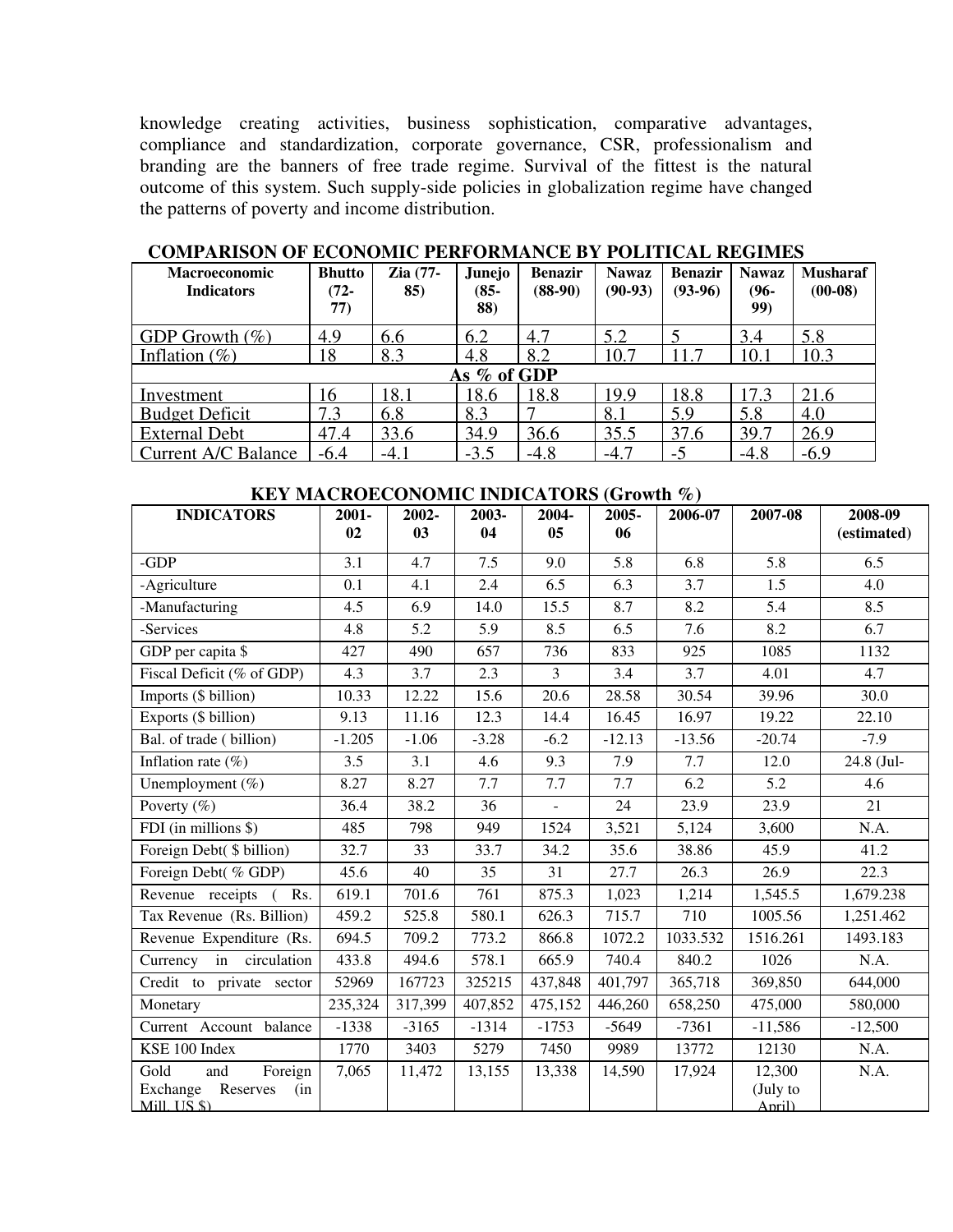A higher GDP growth rate, building of foreign exchange reserves, accelerated stock market index and record growth in foreign investment in Pakistan have not been transformed in the living standard of a common man. The simultaneous improvement in macroeconomic indicators and accelerated inflation and poverty indicate obstacles in the transformation mechanism. A little trickle down effect was observed during this 'macroeconomic growth regime'. The macroeconomic growth has not been transformed into poverty reduction in the past regime of financial expansion.

On the basis of socio-economic evidences we can identify two major causes of simultaneous increase in absolute poverty and macroeconomic growth: The absolute poverty is calculated on the basis of household income and prices of essential commodities. The double-digit inflation in consumer prices shifted many households from above to below side of the poverty line. There are sufficient evidences to believe that privatization mechanism, down sizing in the industries because of stiff competition in the free trade regime, and the application of contemporary management styles including use of information technology without giving fair learning opportunities to old employees compelled them to leave the jobs or to work in underpaid environment. This condition ultimately led the reduction in households' incomes. The reduction in households' incomes and increasing inflation are transformed in the increasing poverty, and many households have been shifted at below the poverty line. The consumer oriented expansionary monetary policy artificially increased the purchasing power of the people, which ultimately led the demand-pull inflation in the economy. This demand-pull inflation affected the lower income class badly.

The most significant reason responsible for the incompletion of trickle down chain was the blockage of money at middle class stage. Incomes of those middle classers increased significantly who have been helping the higher income groups to generate money in a business boom situation. This boom was clearly observable in the stock market; export trade, banking, cement, real estate, construction and services sector. The middle class professionals and services providers have adopted the contemporary tools to update their professional skills, so changes in the economic and technological environment have been favoring them. They have succeeded to get their due share from the higher income classers, but they have failed to transfer this share to the lower income segment of the economy because of two reasons:

They had preferred to secure their economic future by means of additional investment in non productive activities, e.g. purchase of properties, investment in stocks and deposits in non productive money making schemes or spending on services at abroad including education, traveling and tourism.

The consumer oriented unplanned expansionary monetary policy in the last decade provided incentives to the middle classers to spend on those products, which usually produced – partially or wholly – at abroad. The credit cards, e-money, leasing facilities and personal loans provided incentives to spend on consumer durables and luxuries. No doubt, this policy provided a mechanism to improve the quality of life in the country by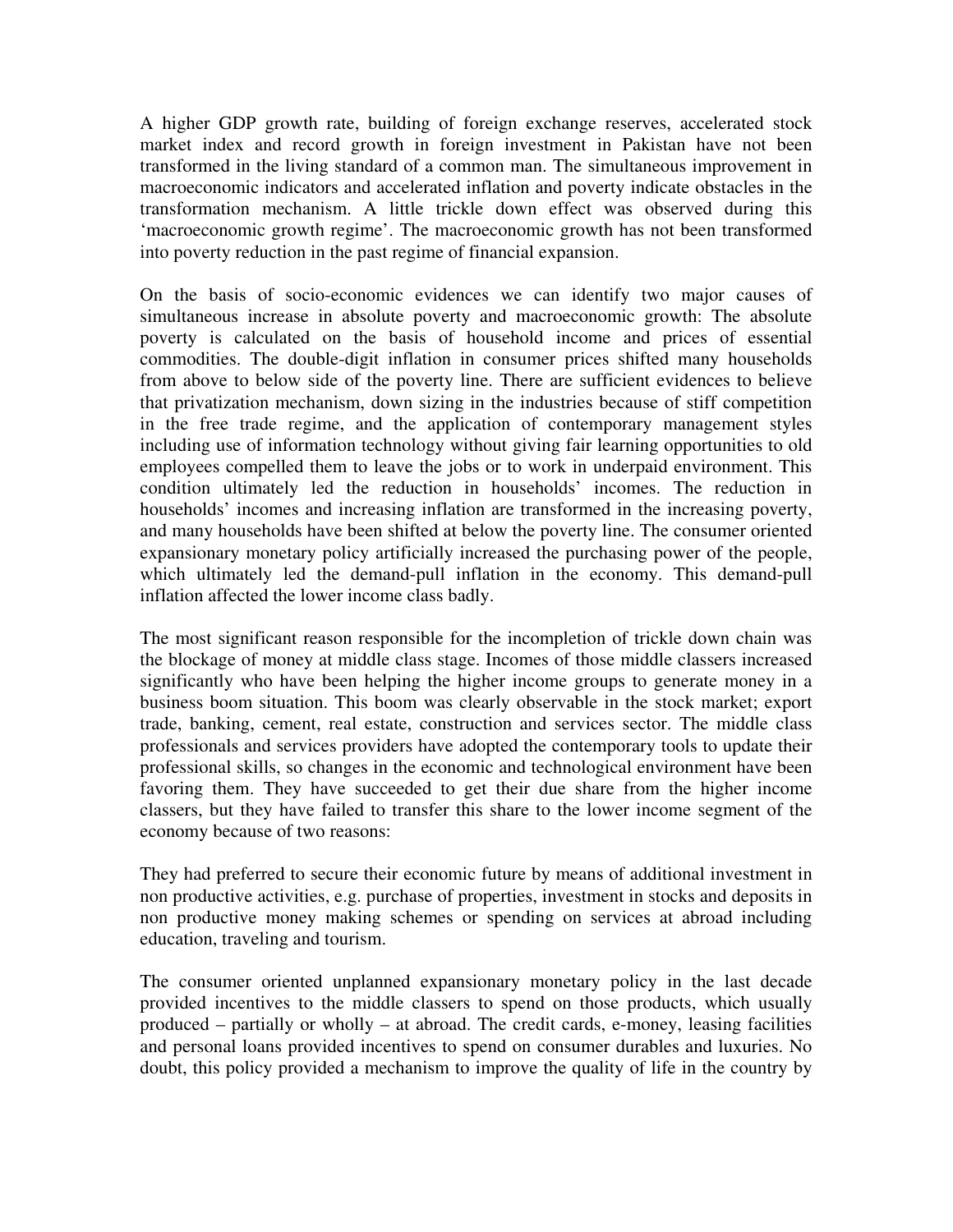means of increase in the use of mobile sets, cars, computers, domestic appliances and luxurious items, however, it had three consequences:

Either it circulated the money among the middle classers or re-transferred it to the rich classers, but not shifted to the poor classers.

The improvement in living standard through medium-term borrowing and revolving credit facilities from banks and financial institutions added the repayment burden on middle classers, and they shifted this burden on their futures. As a consequence they are compelled to pay a big portion of their current and future incomes to the financial institutions in the form of installment, lease rentals or repayments etc. So they do not have anything to shift to the poor segment of the economy.

Moreover, they are compelled to spend more time on income generating activities to redeem their debts and to pay the interest on financial facilities they had availed to improve their living standard. They are not in a position to save or to transfer the money to the poor segments.

It is important to note that funds acquired through borrowing from the financial institutions were not spent on locally produced goods and services; usually they spent on those products and services which have their foreign origins. Current increase in the default rates either will increase the oversupply of forfeited assets - cars, real estates, and durables – or will deteriorate the social structure because of the over burdened households' economies. It may create health hazards because of over burden, tensions, and mental pressure.

In the government publication, the statistics show a rosy picture of poverty reduction in Pakistan. However, public media and living evidences in the streets have been showing entirely a different picture in contradiction of the government statistics. The public media has been highlighting the increasing number of cases of suicides because of poverty, unemployment and other economic reasons. The sale of children by their parents and the sale of human organs (kidneys) have also been being reported by the public media in the recent past. These evidences show a contradictory picture of the economic growth. What are the causes behind this substantial contradiction? Is it a media activism only or real economic situation is different from the picture painted by the state organizations. If it is because of media activation, it indicates that dangerous economic conditions were always in Pakistan, but the ruling groups have been hiding this dark side of the picture. Otherwise, there is a need to revise the reporting and statistical methodology in measuring the socioeconomic indicators.

The consumer oriented monetary policy has also been causing the accelerated trade deficit. Trade statistics show the increasing imports of consumer products including electronics goods, mobile sets, domestic appliances, chocolates and candies, dry milk and its products, cosmetics and other luxuries goods, and off course petroleum products because of increasing numbers of luxurious vehicles on the roads. The soft credit policies for personal loans, credit cards, and leasing facilities have played important role to surge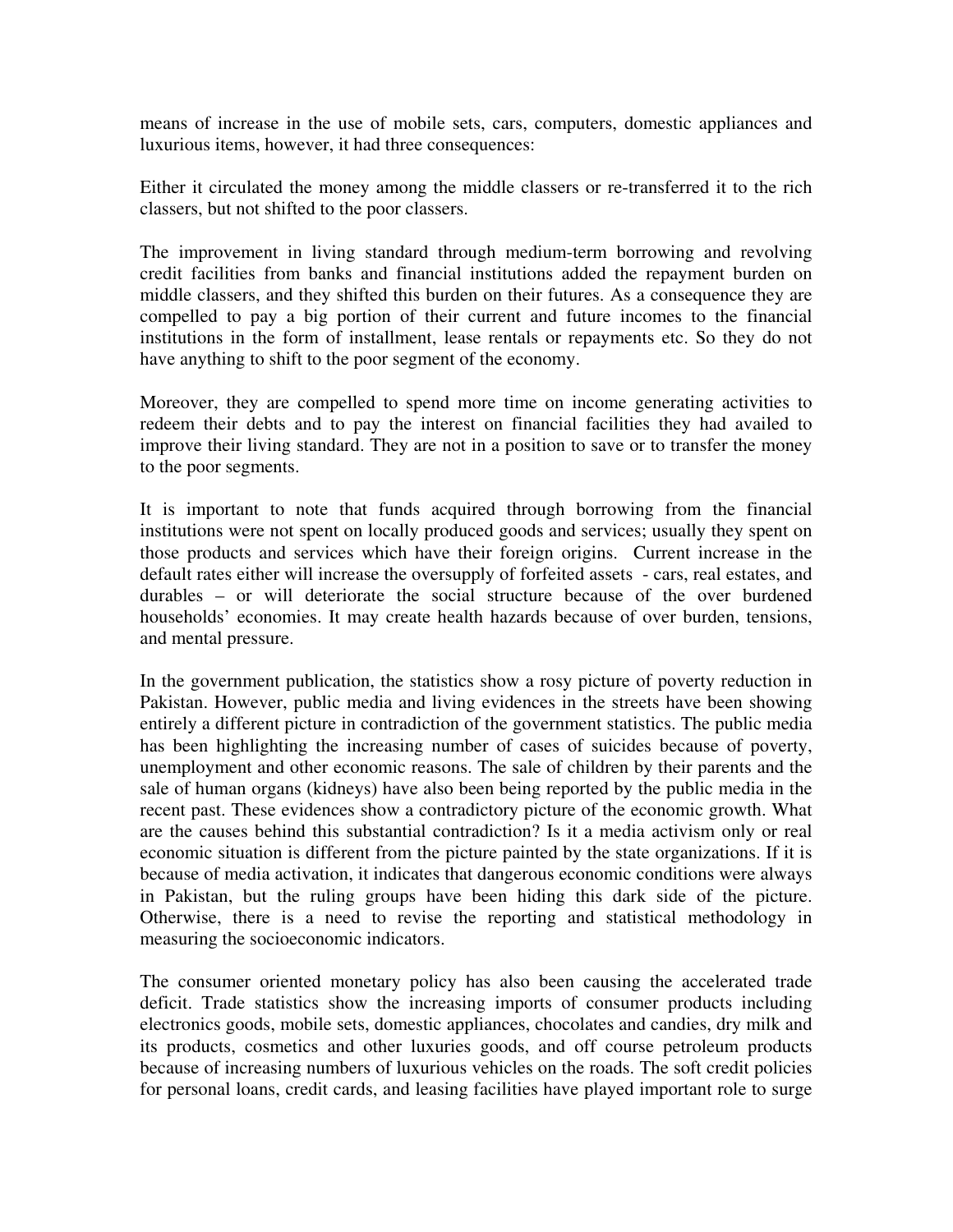the demand of those imported products. The monetary policy provided incentives to the consumers to spend their income on the goods and services have their foreign origin. It induced the outflow of money to the abroad. On the other hand, it provided incentives to the banks and financial institutions to shift their portfolio from industry oriented to consumption-oriented loans. The industry has to pay the cost of this policy in terms of higher interest rates on borrowing for industrialization and investment. Another important implication of the present tightening in the monetary policy is the unusual high banking spread, which is contributing in a dampening effect on income inequalities and economic growth by discouraging savings.

| <b>Countries</b>     | <b>National Poverty</b><br><b>Line (Population</b><br>below the poverty<br>line $\%$ ) | <b>International</b><br><b>Poverty Line</b><br>(Population below<br>\$1 a day $\%$ ) | Income inequality<br>(Gini Index) |
|----------------------|----------------------------------------------------------------------------------------|--------------------------------------------------------------------------------------|-----------------------------------|
| Pakistan             | 32.6                                                                                   | 17                                                                                   | 31.2                              |
| India                | 28.6                                                                                   | 33.5                                                                                 | 36.8                              |
| Sri Lanka            | 25                                                                                     | 5.6                                                                                  | 40.2                              |
| Nepal                | 30.9                                                                                   | 24.1                                                                                 | 47.2                              |
| Bangladesh           | 49.8                                                                                   | 41.3                                                                                 | 33.2                              |
| Indonesia            | 27.1                                                                                   | 7.5                                                                                  | 39.4                              |
| <b>United States</b> |                                                                                        | $\cdot$ .                                                                            | 40.8                              |
| United Kingdom       |                                                                                        |                                                                                      | 36                                |

#### **POVERTY COMPARISON**

#### **POPULATION UNDER VARIOUS POVERTY BANDS IN PAKISTAN (% population)**

| 2000-01<br>Year       |                        | 2004-05   |                          | 2005-06 |                       |          |
|-----------------------|------------------------|-----------|--------------------------|---------|-----------------------|----------|
| Non-Poor              | over Rs. 1446.8        | 13%       | over Rs.1757.28          | 20.50%  | over Rs.1888.94       | 20.90%   |
| Quasi Non-Poor        | $Rs.904.25 - s.1446.8$ | $30.10\%$ | $Rs.1098.3 - Rs.1757.28$ | 35%     | Rs.1180.59-Rs.1888.94 | 36.30%   |
| Vulnerable            | Rs.723.40–Rs.904.25    | 22.50%    | $Rs.878.64 - Rs.1098.30$ | 20.50%  | Rs.944.47-Rs.1180.59  | 20.50%   |
| (Below)<br>Poor       | $Rs.542.55 - s.723.40$ | 22.50%    | $Rs.658.98 - Rs.878.64$  | 16.40%  | Rs.708.35-Rs.944.47   | 16.40%   |
| Poverty Line)         |                        |           |                          |         |                       |          |
| Ultra Poor            | $Rs.361.7 - Rs.542.55$ | 10.80%    | $Rs.439.32 - Rs.658.98$  | 6.50%   | Rs.472.23-Rs.708.35   | 5.40%    |
| <b>Extremely Poor</b> | less than $Rs.361.7$   | $1.10\%$  | less than $Rs.439.32$    | $1\%$   | less than $Rs.472.23$ | $0.50\%$ |

#### **POVERTY ESTIMATES BY GOVERNMENT OF PAKISTAN**

| Poverty<br>estimates | <b>Poverty Estimates</b> |         |             |         |                     |         |  |
|----------------------|--------------------------|---------|-------------|---------|---------------------|---------|--|
|                      | Headcount                |         | Poverty Gap |         | Severity of Poverty |         |  |
|                      | 2000-01                  | 2005-06 | 2000-01     | 2005-06 | 2000-01             | 2005-06 |  |
| Urban                | 22.7                     | 13.1    | 4.6         | 2.1     |                     | 0.5     |  |
| Rural                | 39.3                     | 27.0    | 8.0         | 5.0     |                     |         |  |
| Pakistan             | 34.5                     | 22.3    | 7.0         | 4.0     |                     |         |  |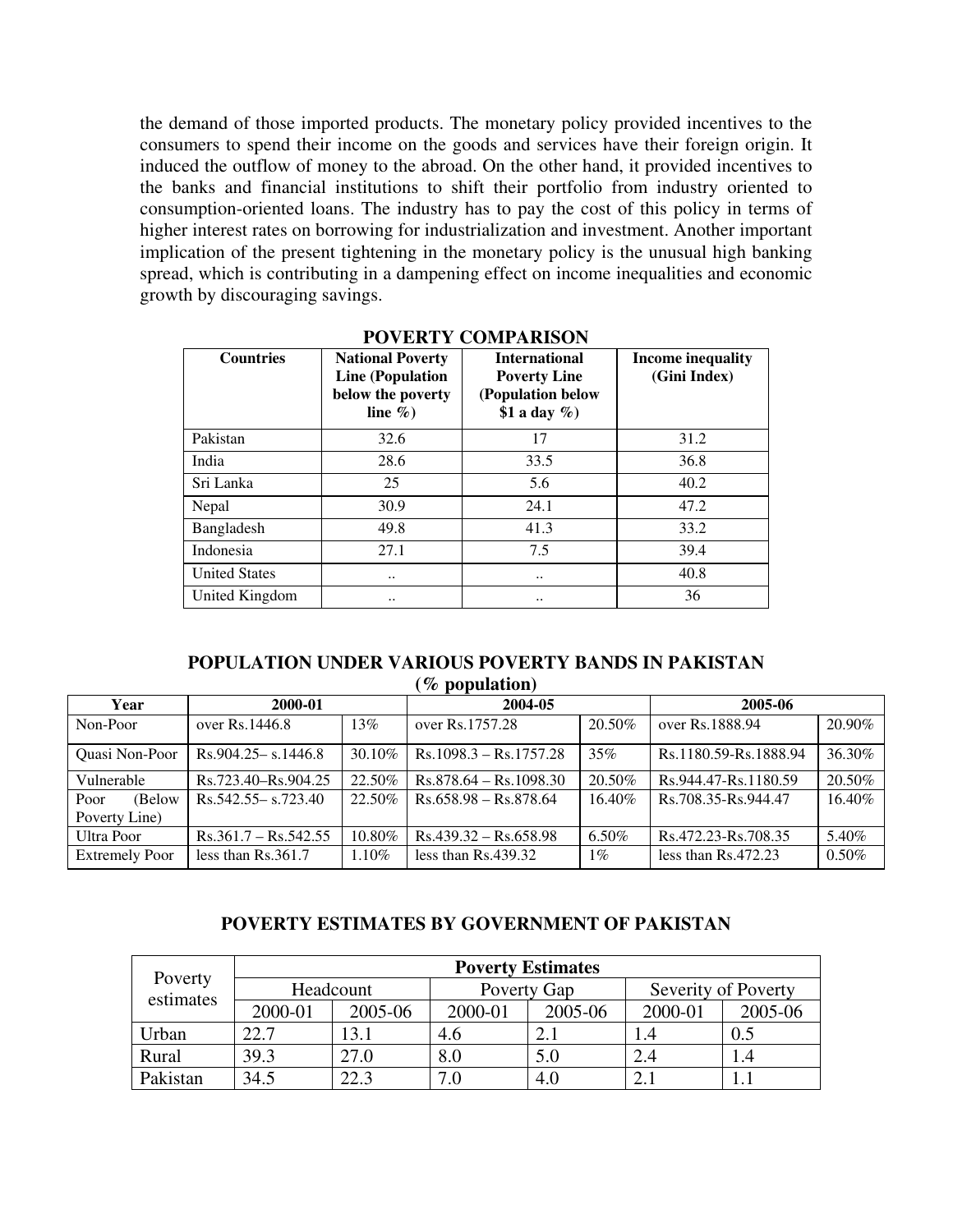| Sl. No.   | $(\psi \mathbf{u})$<br>Commodities     | 2007-2008 | 2006-2007 |
|-----------|----------------------------------------|-----------|-----------|
|           | Grand<br>total                         | 39,968    | 30,540    |
| A.        | Food group                             | 4,210     | 2,742     |
|           | Milk, cream & milk food for infants    | 74        | 84        |
| <b>B.</b> | Machinery group                        | 7,376     | 6,686     |
|           | Mobile phone                           | 745       | 834       |
|           | Tele com apparatus                     | 1,497     | 1,373     |
| C.        | Transport group                        | 2,251     | 2,396     |
|           | Road motor veh. (build unit, ckd/skd)  | 1,345     | 1,414     |
| D.        | Petroleum group                        | 11,380    | 7,335     |
| Е.        | Textile group                          | 2,349     | 1,566     |
| F.        | Agricultural and other chemicals group | 5,829     | 4,430     |
| G.        | Metal group                            | 2,542     | 2,346     |

#### **PATTERN OF IMPORTS (\$Million)**

When economic planners identified the causes of non-correlated movement in the direction of macroeconomic growth and poverty, a contractionary monetary policy was adopted to rectify the situation. However, this contraction further affected the industry because of increasing rate of interests and uncompetitive prices of industrial inputs including oil, gas and power.

## **IV: Recommendations**

The only feasible solution to control over inflation and poverty is the rapid industrialization. To attract the foreign and as well local investment and to block the outflow of domestic capital is a natural requirement for rapid industrialization. These steps require the significant and visible improvement in the economic policies, which can provide a level playing, field in the age of competitiveness. To reduce the poverty in the country the transfer of macroeconomic growth to the poor segment of the society is required. One major strategy to achieve this goal is to provide maximum incentives to the domestic industry in terms of lowering the interest rates for both the types of financing: project financing (including BMR, expansion and new projects) and working capital financing (including export re-financing). The economic planners has to adopt some mechanism to reduce the availability of industrial raw materials and overheads including power, oil and gas at competitive prices. This strategy in one hand increases the employment opportunities and in the other hand will reduce the market prices of essential commodities, which ultimately led the reduction in poverty. Enhancement in employment generating activities by promotion of industrial investment provides a mechanism to transfer the effects of macroeconomic growth to the lower segment of society. Higher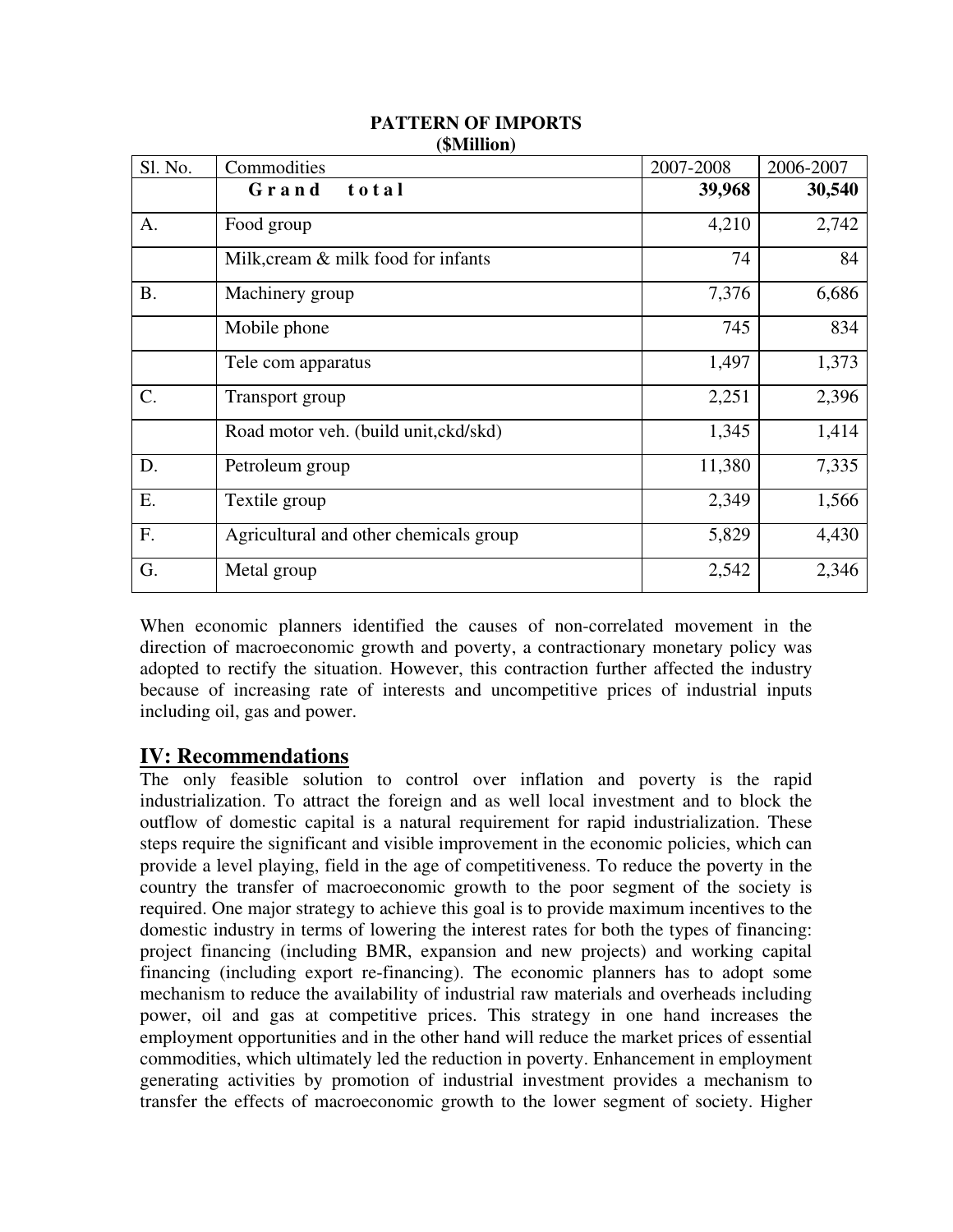interest rates for industrial lending have been discouraging the investment and industrial enhancement activities in the country. Our suggested strategy to achieve the goal is to provide maximum incentives to the domestic industry in terms of lowering the interest rates for both types of financing: project financing (including BMR, expansion and new projects) and working capital financing (including export re-financing). This strategy in one hand will increase the employment opportunities and in the other hand will reduce the market prices of the essential commodities, which ultimately lead the reduction in poverty.

| <b>Types of Credit</b>                       | 2007-  |  |  |  |  |
|----------------------------------------------|--------|--|--|--|--|
| <b>Consumer credit from foreign Banks</b>    | $-7.8$ |  |  |  |  |
| <b>Business credit from foreign Banks</b>    | 13.1   |  |  |  |  |
| <b>Business Sector</b>                       |        |  |  |  |  |
| <b>Working Capital</b>                       | 26.6   |  |  |  |  |
| <b>Fixed Investment</b>                      | 7.7    |  |  |  |  |
| <b>Export Financing availed by Exporters</b> | 14.3   |  |  |  |  |
| <b>NPLs to Loan (Gross)</b>                  |        |  |  |  |  |
| Consumers                                    | 4.9    |  |  |  |  |
| <b>Credit Cards</b>                          | 12.5   |  |  |  |  |
| <b>Auto Loans</b>                            | 29.8   |  |  |  |  |
| Personal Loans                               | 39     |  |  |  |  |
| Housing                                      | 17.9   |  |  |  |  |

#### **PATTERN OF GROWTH IN BANKS CREDIT (% Change upto April)**

| <b>Period</b> | <b>Overall CPI</b><br>(Percentage)<br><b>Change</b> ) | <b>Inflation Rate by</b><br><b>Income Group</b><br>upto Rs. 3,000<br>(Percentage<br><b>Change</b> ) | <b>Monetary</b><br>Assets (M2)<br>Growth<br>Rate % | Un-<br>employment<br>Rate (% per<br>annum) |
|---------------|-------------------------------------------------------|-----------------------------------------------------------------------------------------------------|----------------------------------------------------|--------------------------------------------|
| 1995-96       | 10.8                                                  | 10.6                                                                                                | 13.8                                               | 5.4                                        |
| 1996-97       | 11.8                                                  | 11.7                                                                                                | 12.2                                               | 6.1                                        |
| 1997-98       | 7.8                                                   | 7.9                                                                                                 | 14.5                                               | 6.1                                        |
| 1998-99       | 5.7                                                   | 5.6                                                                                                 | 6.2                                                | 6.1                                        |
| 1999-00       | 3.6                                                   | 3.2                                                                                                 | 9.4                                                | 6                                          |
| 2000-01       | 4.4                                                   | 4.5                                                                                                 | 9                                                  | 6                                          |
| 2001-02       | 3.5                                                   | 3                                                                                                   | 15.4                                               | 7.8                                        |
| 2002-03       | 3.1                                                   | 2.9                                                                                                 | 18.00                                              | 7.8                                        |
| 2003-04       | 4.6                                                   | 5.3                                                                                                 | 19.58                                              | 8.3                                        |
| 2004-05       | 9.3                                                   | 10.2                                                                                                | 19.12                                              | 7.7                                        |
| 2005-06       | 7.9                                                   | 7.7                                                                                                 | 15.07                                              | 7.6                                        |
| 2006-07       | 7.8                                                   | 8.3                                                                                                 | 19.32                                              | 6.2                                        |
| 2007-08       | 10.3                                                  | 11.9                                                                                                | 19.9                                               | 5.23                                       |

## **INFLATIONARY TRENDS**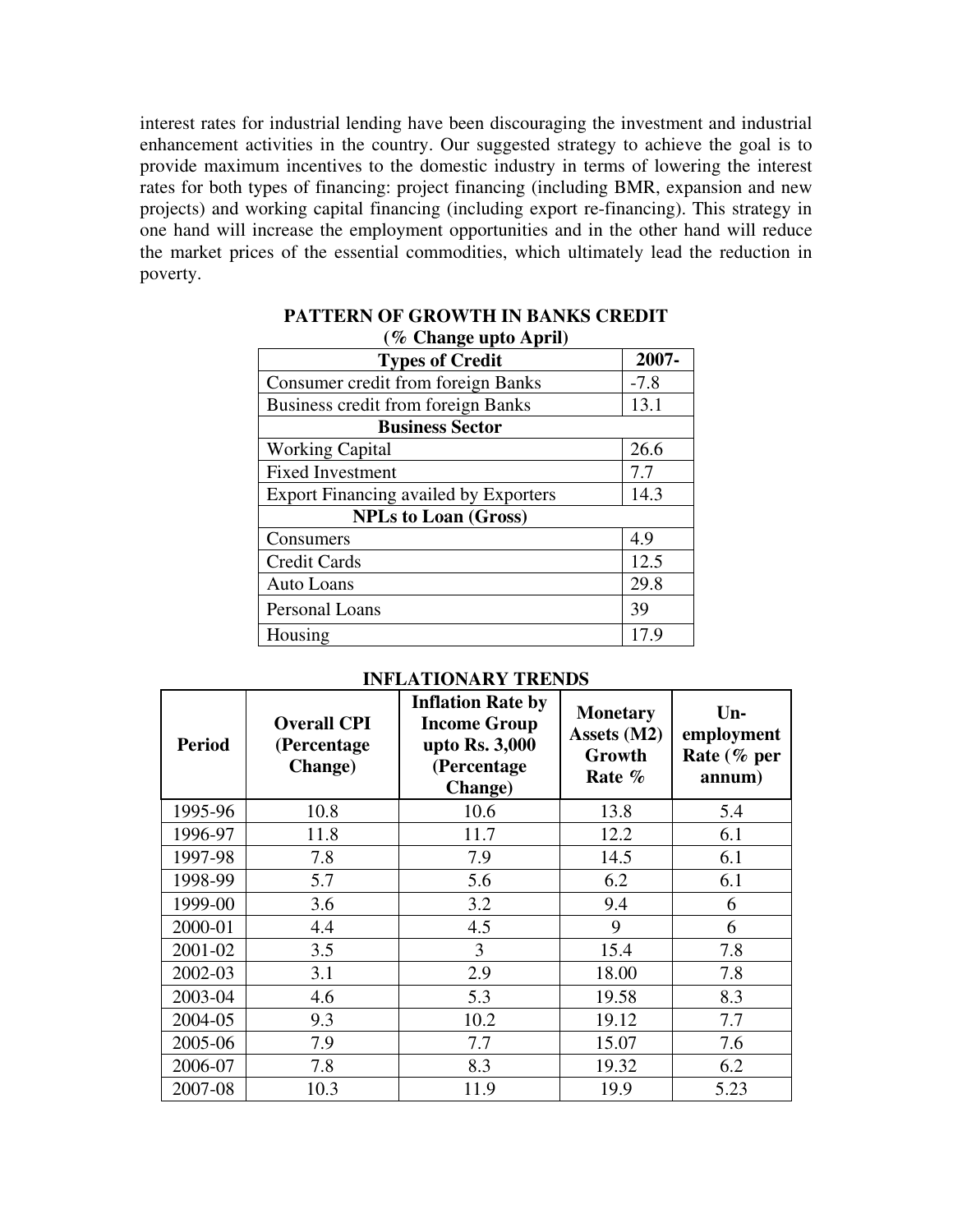For sustainable economic development and its visible effects on the socio-economic conditions of the people, the policy makers and statesmen have to take serious steps with political will power. Economic development is like a love affair; its earlier disclosure show cheapness, which may increase the chances of ultimate failure. Maturity, commitment and sustainability are the requirements for ultimate success in both. They do not need public announcement; they reflect themselves. The people like the reflection of the economic development in their personal lives. The efforts to improve the visible economic and financial markets indicators may derail the objectivity of economic policies. In most of the cases, economic development has to pass through a painful and time consuming process.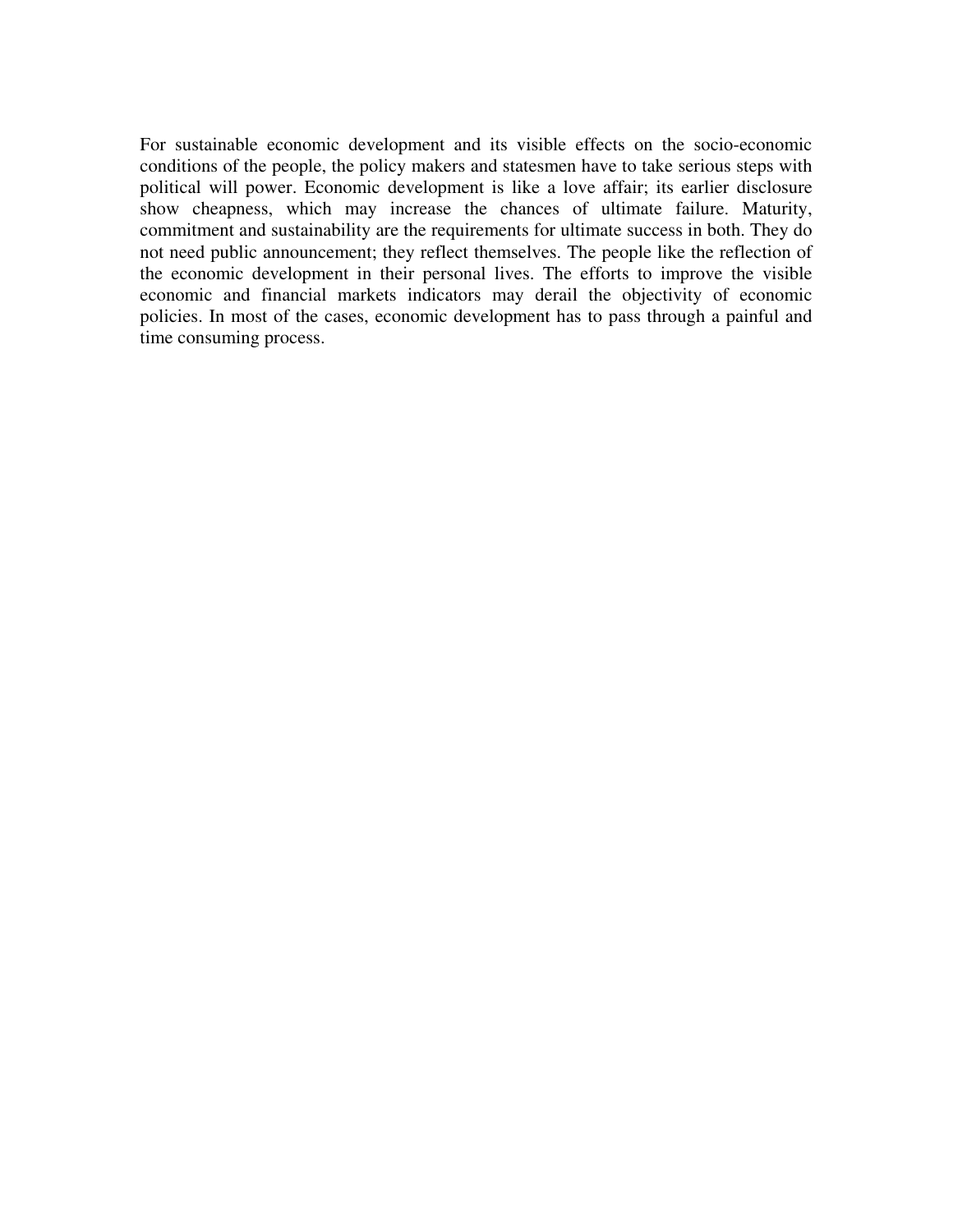#### **Reference**

- Adam Smith (1759); "Theory of the Moral Sentiments"; London: The Adam Smith Institute, 1999.
- Adam Smith Institute (1999); "Why the Global Economy Needs Nations",
- Barbara Nunberg, and John Nellis (1995); ""Civil Service Reforms and the World Bank"; Washington DC: World Bank Discussion Paper No. 161
- Fama, E.F., (1975) "Short-term Interest Rates as Predictors of Inflation", American Economic Review, June 1975, 269-282.
- Fama, E.F., and M.C. Jensen (1983), " Separation of Ownership and Control", Journal of Law and Economics, 26, 301-325
- Fukuyamn, Francis (2005); "How Academia Failed the Nation"; Journal of Management and Social Sciences; April 2005
- Gunnar Mirdal (1975); "Asian Drama"; Reprint by the National Bank of Pakistan Karachi 1975.
- Helen V. Milner (1998); " International Political Economy: Beyond Hegemonic Stability", Foreign Policy Spring 1999
- IMF Survey (1999); "Risk to the World Economy",
- James D. Woelfensohn (1998); "The Financial Crisis and the New Approach"; address to the Board of Governors, World Bank Group.
- Jeffery Sachs (2000); "A New Map of the World" the Economists June 24, 2000
- Jensen, M. and W. Meckling, (1976) "Theory of the Firm: Managerial Behavior, Agency Costs and Ownership Structure", Journal of Financial Economics, October 1976, 305-360.
- Joseph E. Stiglitz (1999); "Trade and the Development World: A New Agenda"; Current History November 1999.
- Mehar Ayub (1993); "An economic evaluation of community violence's in Sri Lanka"; South Asian Studies.
- Mehar Ayub (1993); "Impacts of households' income on demand for means of transportation and communications"; Pakistan Economic and Social Review.
- Mehar Ayub (1993); "Impacts of income re distribution on community development ranking – A simulation based study"; Pakistan Economic and Social Review.
- Mehar Ayub (1993); "Interaction between the factors of community development: Some evidences from Sri Lanka"; Pakistan Economic and Social Review.
- Mehar Ayub (1994); "An inverted U-shape relationship between rate of unemployment and level of education: Some evidences from Pakistan; Indian Economic Journal.
- Mehar Ayub (2000); "The Growth Secret"; Karachi: Business Recorder; 1999
- Mehar Ayub (2004); "The History and Nature of Economic Recession"; Karachi: Pakistan and Gulf Economist, 2004
- Mehar Ayub (2005); "Is debt a substitute of equity? Relevancy of Financial Policy in New Economic Scenarios"; Applied Financial Economics, March 2005
- Mehar, Ayub (2009); "Role of Decentralized Institution in Poverty Alleviation"; Forthcoming.